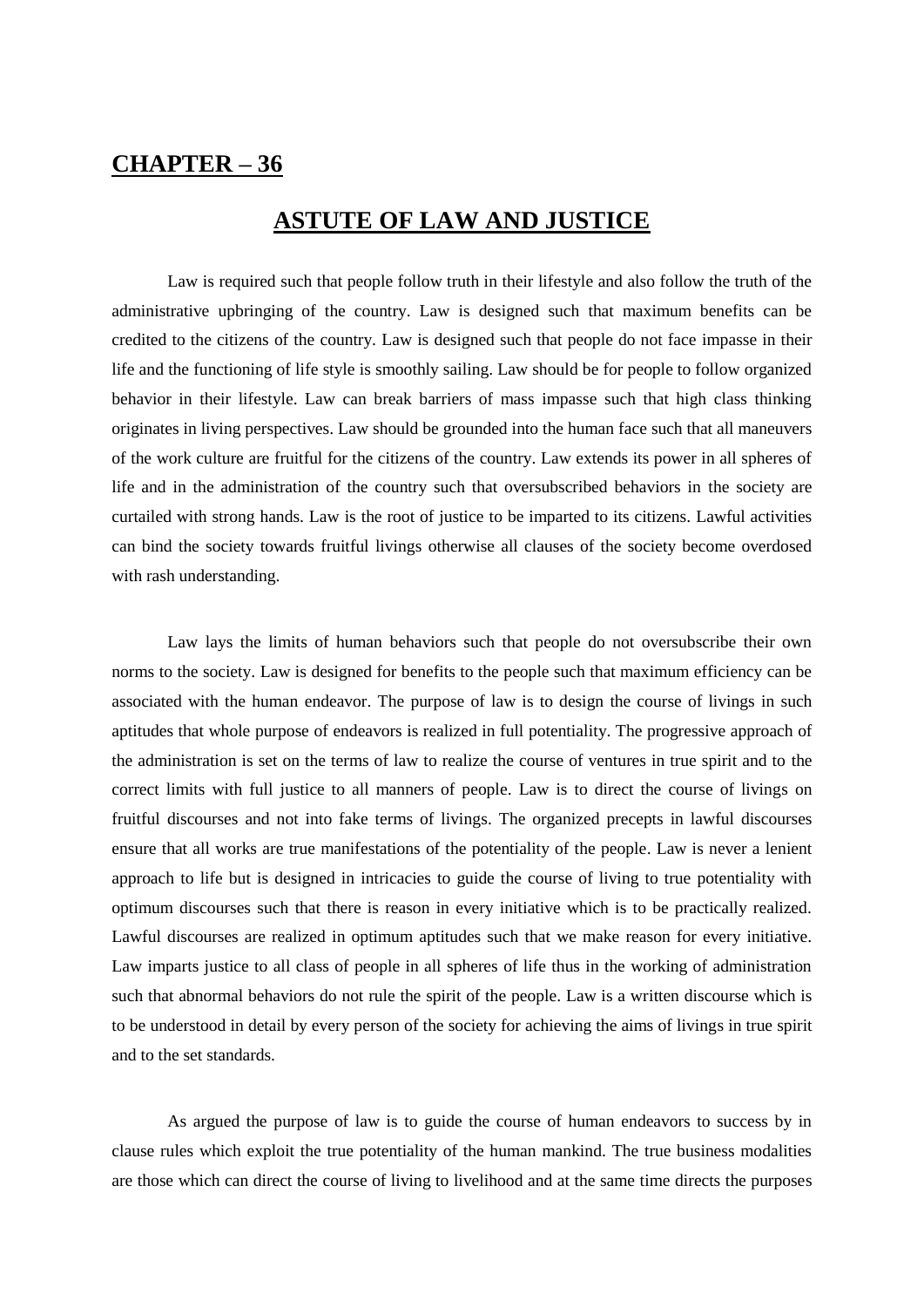in livings into the potentiality of the business processes by exploiting the nature of human mankind. Thus modern processes of livings are always a daunting task for all business people if not directed into potentiality of the human self. The process of business is directed into the purpose is the sole criteria of law and sets the destiny of the masses on lawful courses. Thus imports are checked for living attires by imposing customs and other tariffs while domestic production is encouraged for adoption by the people of the country. The business purposes are directed for lawful courses by imposition of taxes such that we make a case for fruitful living in the society. Lawful courses ensure that business purposes are directed into the potentiality of human self such that we direct the course of living of the entire populations on safe discourses and into true self. The lawful achievements make sure that there is purpose in livings such that there is complete safety to public works and we guide the course of living into true self with potentiality in human mankind.

The lawful courses in business streams should be tested against their viability to serve the needs of the society in true modes of the welfare state policy. The organized perception in life is the entire discourse in livings and should be the purpose of business streams such that we guide the course of living on safe terms. We cannot make our living dependent on foreign nations but will have to serve the needs of the nation within the resources at hand. We cannot argue our needs as adopting technical outfits of the western countries just because they are appealing to the self but we need to argue the case of western outfits on terms which can be reasonably argued as true service to the mankind on lines of welfare state policy. The needs are virtuous to the self is to be ensured against the possible outcome of all forefronts of developmental prescriptions. The livings with western outfits will perpetuate the process of livings towards adopting the courses of living on western terms which cannot be part of the masses of the country thus can be futile for the welfare state policy. The welfare state policy norms are directed on mass participation which should be ensured by involving an increasing number of participation thus we need to guide the course of livings on terms which can be directed on eternal terms for all range of people.

The eternal discourses on welfare state norms are we aptly serve the needs of the people in increasing measure with increased number of people. The mass participation is the essential element of the welfare state policy and this should be always an increasing number such that we serve the needs of all of the populations as of today and in future. The western outfits if raged for adoption in the Indian society then this would require that we will be serving the whole of populations in technical outfits which would be a daunting task. The purpose of development should be directed into the aims which will benefit the masses and not into irrational fronts which are guided for personal discourses. The nature of development is well suited to the needs of the populations is to be ensured by making a viable case for employment. At the same time make a case for improved incomes to the populations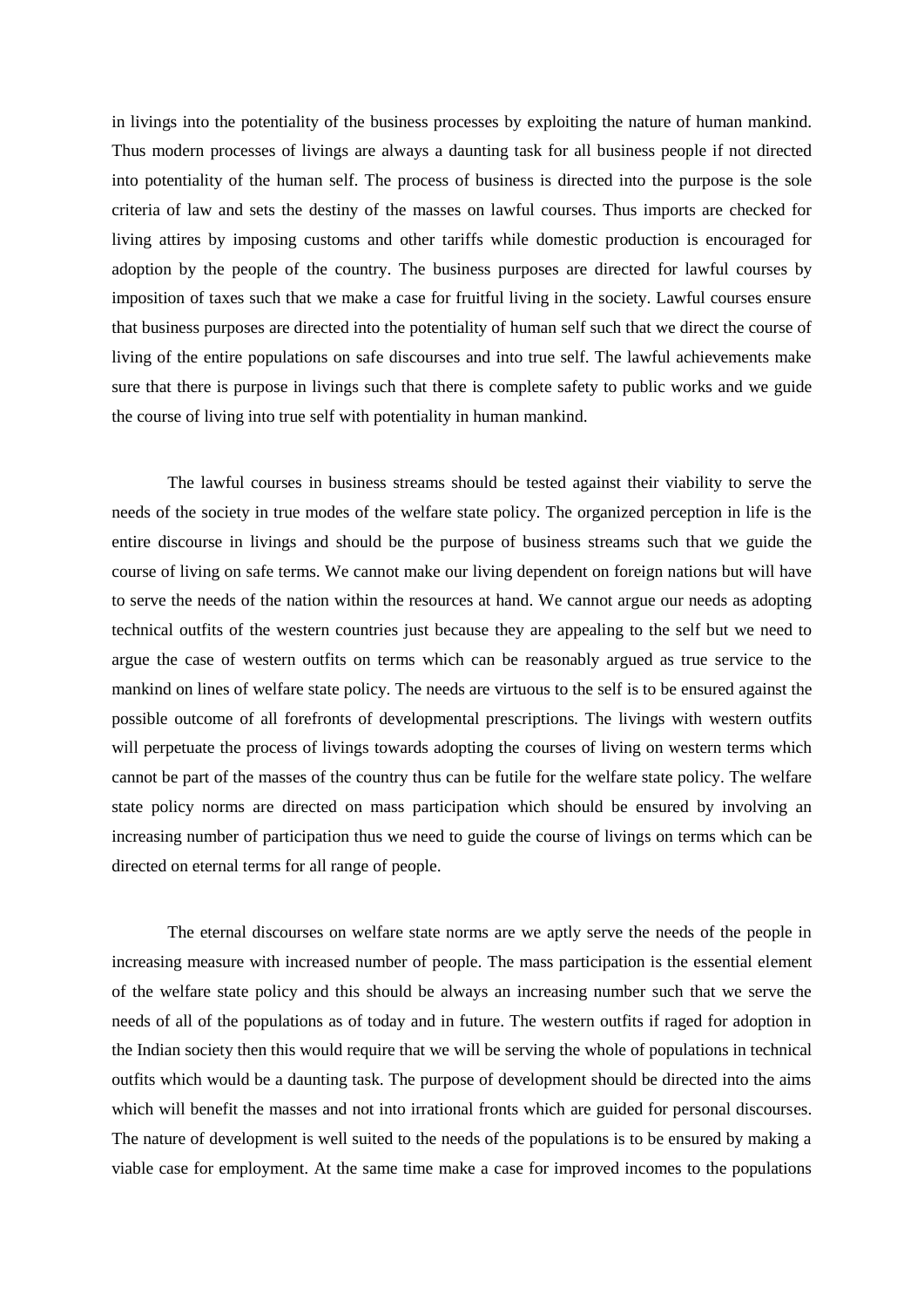such that they owe their money to the nation and lay ground for true welfare state norms in the nation. The welfare state norms should be perfected against the need to serve the high profile educational class of the country which makes for most of the efforts towards the directions in development. Law is the best weapon to encounter the irrational fronts of development and should be aptly directed for success into the administration of the country.

The welfare state policy norms dictate that we are serving the needs of the people to their requirements and at the same time making the living of the people virtuous for all of the populations. In view of this direction the adoption of western outfits should be weighed against the capacity to adopt the technical mode of development which can in clause benefits to all of the populations. The measure of success would be that we are aptly adaptable to western dominations such that we will make our case on the same terms as of the western nations. The service to the world would be on set standards of western countries and the dominations in the country would dictate terms of adopting western course of living. When you are aptly adaptable to western discourses in terms of serving the world to their set standards then we can make a case for western terms of living. Thus the discourse to all nations would be that they should adopt western terms of living to the levels which can be prescribed as aptly adaptable on world standards. The measure of success would be that the processes of western terms of adoptions are truly accountable to welfare state norms of the nation. To be identifiable with success the monetary folds of the businesses should reflect the potential to adopt the western outfits to the true self of welfare state norms. Thus we see the whole purpose of law is to direct the course of development on terms which can be described as virtuous folds for all of the populations. The business outfits which cannot be in clause as on welfare state norms would be negated on the lawful courses.

The purpose of law is to do justice to all of the populations such that we make a case for fruitful living with no irrationality on living discourses. The law should direct the course of living to safe passages such that there is complete accountability as well as complete safety to public works. The business realm thus cannot divulge its course of direction from fruitful discourses to western terms of living without being accountable to lawful discourses in life. Make a case for living discourses on terms of western culture only when you have sufficed the cause up to the potentiality as on terms of western culture. The whole exercise of western dominations is to propagate their culture of technical dominations which manifests gains of various forms to these countries. We as a poorly developed nation need to account for western terms of dominations as fruitful before adopting their discourse. Law reigns supreme into the minds of people only when the law has sufficed the cause of livings to fruitful standards. Law becomes an icon when drudgery is the course of working attires and it is at this stage developmental role becomes paramount in guiding the destiny of the masses.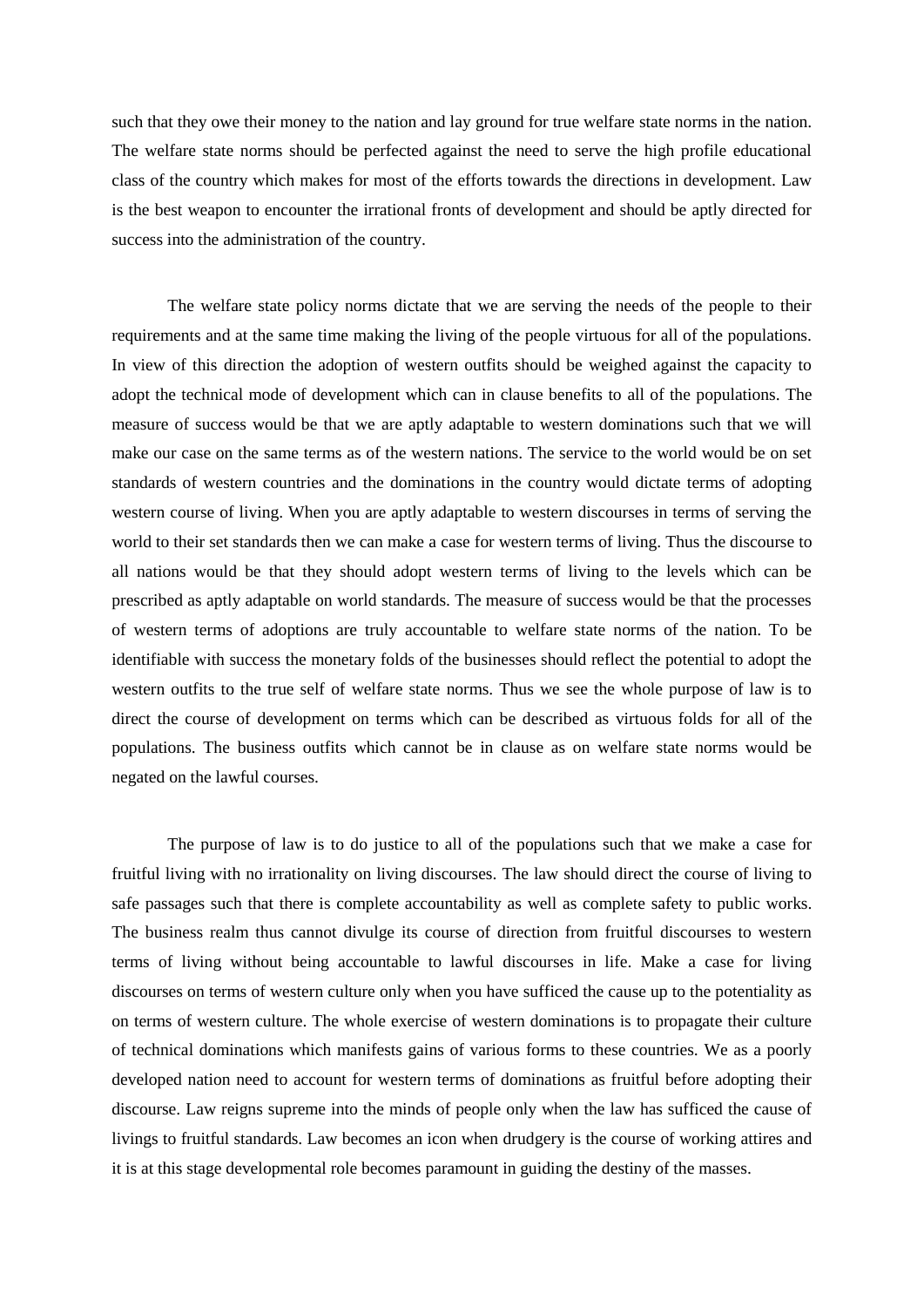The discourses in livings although set by law to fruitful courses yet law at times can become cumbersome such that all works become lethargic and of menial nature. It is the progressive mode of work culture which can manifest gains to the mankind. The progressive nature of work culture is hindered by the ever increasing stockpile of populations such that stagnation in working aptitudes is widely prevalent. The process of development should invigorate the spirit for achievements such that we do justice to all manners of people and at the same time widely recognize lawful courses of life to wide extent. The need for development should be aptly adaptable to lawful courses. The directional norms of development should guide the course of law into such dimensions that a perpetual effect of all bound growth is in clause with the entire process of development. The course of law can then be traced for benefits to all of the populations such that we make a viable case of growth with inclusive parameters which will reflect gains to all of the trades. The inclusive growth parameters are essential requirements for all round growth to take place such that we need a measure of success into the processes of development on set lines of welfare state policy. It is the law which will make the course of living fully adaptable to fruitful discourses by intervening into the processes of development and by demarcating benefits which can be truly manifested to the set standards in life.

As argued earlier the lawful discourses are those which are aptly adaptable to the potentiality of the populations such that there is full accountability to processes of development. The paramount importance to developmental procedures thus should be located into the fact that we cannot change the course of modes of development with rapid pace but need to suit the requirements of the public in full essentiality. The processes of development thus should be realized in full potentiality only when the essentiality of the requirements is truly realizable. The course of development thus should be a smooth transition such that we make a case for growth on terms which are two prong such that we are harnessing the potential of the society and at the same time developing the potential of future incumbents which will profoundly apt for present discourses. The smooth transition will also help to make realize the potential of the society to aptly adapt to fruitful discourses which will be aptly amenable to needs as of present and in future. The lawful discourses on the terms of development should be thus realized to set standards in the country and making a case of viability for adopting alternate courses for development. The true modes of development are those which are true to the self and to the potential of the populations to withstand the course of living. Thus law is realized on these terms of philosophy guiding the amenable course of living on developmental front. The bounding clause in all nations is law cannot make a case for booty to living discourses but has to deal with the terms of life to fruitful discourses. Lawful discourses are true manifestations to guide the destiny of the masses.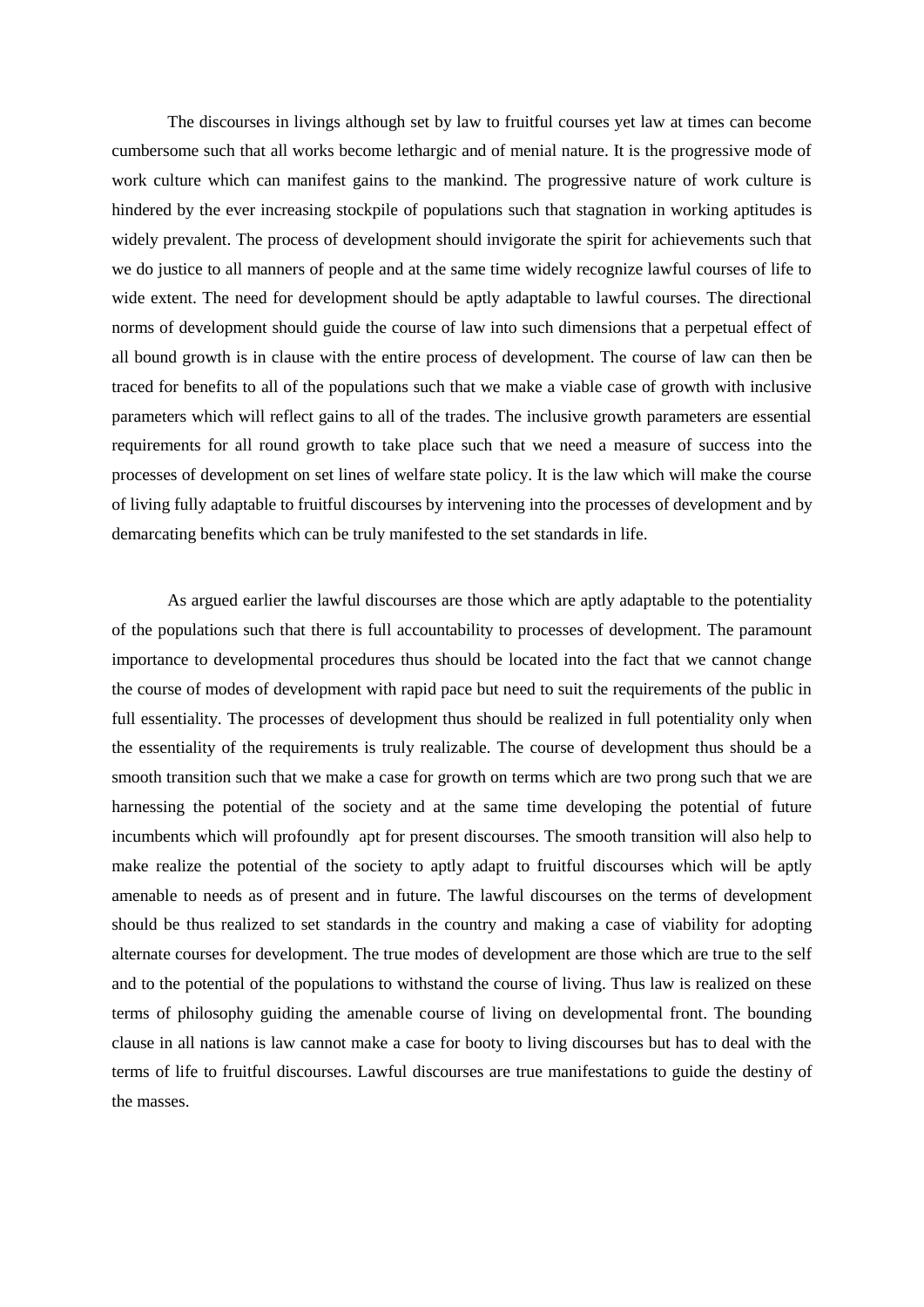The administrative upbringing of the nation is a testimony to the nature of populations and to the potential of the people. Thus law directs its course on terms which can in clause best justice for all of the populations by limiting the oversubscribed norms of the society. The purpose of law is to direct the course of administrative upbringing to levels which will suit the requirements of most of the populations. Law has the power to intervene into all those itineraries of administration which can harm the fabric of life in the nation or are in clause as fictitious grounds of realization to public folds. Law has the power to limit the course of development when the norms of development are exhibiting oversubscribed norms. Law should be followed as an icon when the course of living is overdosed with rash understanding and irrational fronts in life. Law should be followed with full dignity when the prospects of life are achievable in smooth discourses. Law for developmental fronts is thus to be located into those reasons which are to be exploited for the growth of the nation.

 The rationality of lawful courses is to be identified in imparting justice to a person on grounds which are oversubscribed to his personal folds. The rationale is to be understood as the person who is aptly bound to law in all intricacies is the first person to be considered for justice on the judicial front. The rationale is to be understood as if the behaviors of the person are truly bounded to the lawful attires and at the same time exhibits decency of terms in dealings on lines of moral aptitudes then he cannot be in clause negatively in the judicial norms for justice. The process of justice is to be understood as the person has not crossed the boundaries of behaviors which can be in clause as injustice to rest of the people. The process is to be understood as the folds of justice are applicable to his personal self only when the grounds of decency of terms in public dealings on lines of justifiable courses is fully entrenched to his personal attributes. The judicial front has to consider the modalities of the case on the basis of amount of damage done to the person despite all efforts to prevent the calamities on administrative front. The process of judicial courses is to identify the extent of brutality which is manifested in the crime and then decide the course of law on procedures which are fully enduring to his personal self. The maneuverable representation of the law is classed differently for different people and is largely a representation of the magnitudes which affects the cycle of work culture.

The rationale of law by far is located in identifying the true self while finding difficulties in the conduct of work culture and law as such molds the behaviors of the people to make way for safe conduct of the work culture. The process of law is to identify the potentiality of discourses which make way for safe conduct of behaviors in an organized aptitude. The in clause rule to identify the true modes of justice to the people is to be located into dealings which make way for safe passage of work culture to the benefits to the whole populations. The process of justice is to be located on individual terms such that we do not make way for gross terms of justice. The process of justice is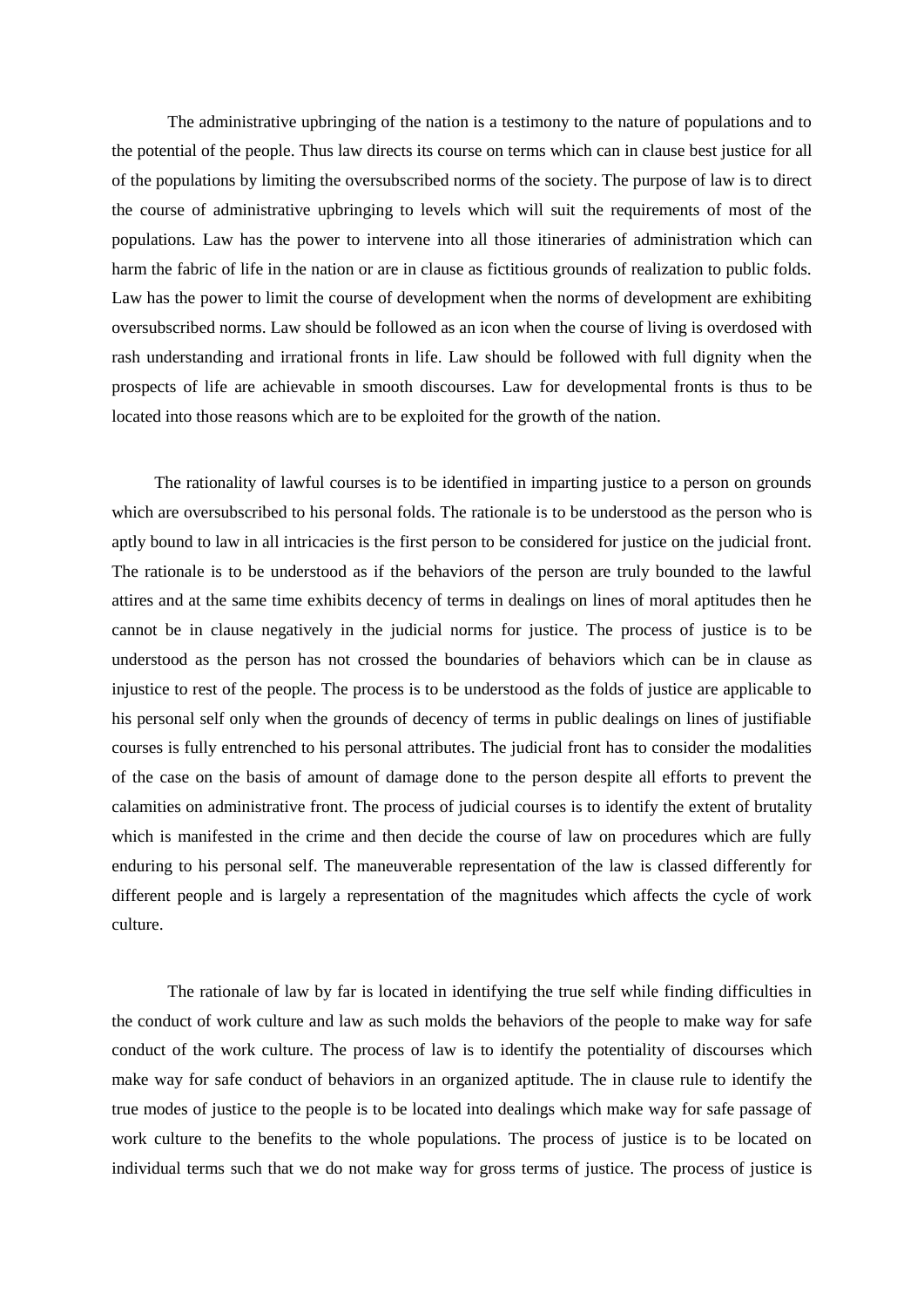never to be identified into gross terms but is always on individual basis. The work culture should manifest such attires which locate virtues on mass scale such that we make way for safe easy passage for judicial courses. The rash rationale of the social way of working is always in clause ground for mass injustice propagating in the society. The passage to safe and easy justice is to be identified only by making the process of justice widely prevalent in the society such that new incumbents are easily located for justice on judicial grounds. The process of justice should never be located into the political system as the political terminology is always a gross terminology and judicial norms are always prescribed on individual basis. The political system is always a cause of biased interests and always deals the terms of life in own interests. The political system is the root of all injustice to individual terms thus should be kept under check by correct laws and intricacies to safe guard the interest of the individuals.

The political system terminology is always in gross terms and is always adamant on advantages for political mileages which benefit their own interests. The judicial courses are always on individual basis such that we need to identify the potential of injustice done to personal self. The modes of social culture are sometimes oversubscribed to such extent that political chicanery becomes the norms in workings and mass injustice is a way of life. The processes of such origins are a failure on the part of political system. The political system responsibilities lay under the clout of developing talent of the society for growth of the nation and prevent the modes of work culture which manifest as gross terms of political chicanery to the individuals. The process of political system is meant for providing gross justice to the people of the country and is not meant for individual justice. The process of growth is to be worked out by the political system and thus it is imperative to prevent the society to be ruled by unjustified norms. The purpose of growth cannot be an individual terminology and process of justice cannot be a gross terminology thus for growth the political system should develop the work culture for the society and for justice the political system should strengthen the arms of administration.

There is advocacy of rights in the citizen charter which is drafted as fundamental rights of a citizen. The fundamental rights guarantee ideal statehood to the citizens of the country. The advocacy is to be worked out as there cannot be any mode of political chicanery manifesting his bound of life in any manner. The advocacy is to be worked out as there has to be gross representations to the terms in livings which will manifest true modes of work culture such that idealism leads its way by being virtuous in granting ideal statehood to the citizens of the country. The process of law has entrenched interests in the well being of the people but the process has to be ruled by the collective conscience of the people such that we can guarantee individual justice to the needy people. The exaggerated view of injustice if prevails then it becomes the domain of political system which will chalk out justice on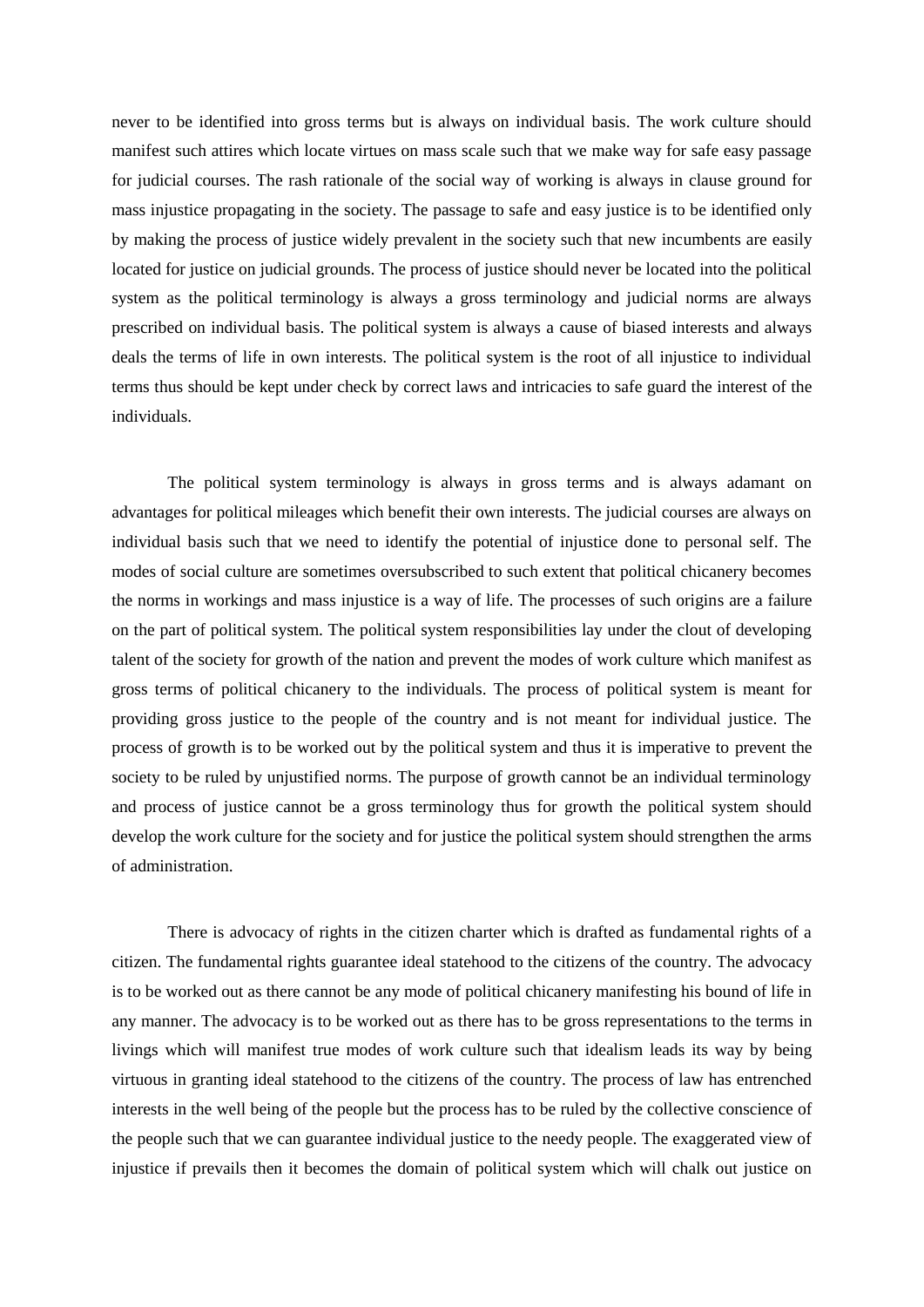gross terms. The process of justice has to be ruled in correct aptitude and dimensions such that we make way for safe passage of justice for all of the populations. The people should seek justice in full freedom and liberty such that we develop a work culture which is always in clause for benefits to personal self henceforth societal folds of ruling the people becomes a justifiable order for all of the people. The gross terms of injustice to public in mass numbers are always a prescription by the political front.

The nature of law is always located into true self and into true modes of working such that we grant a true mindset to the work culture which will in clause benefits to the person in working domain. The process of law is for specific purpose to bring out strength in work culture by strengthening the inner will of the people. The true modes of work culture are possible only when true conscience rules the forefronts of the people. The manifestations of lawful courses are thus to be aptly in to the true conscience of the society and leading the forefronts of developmental clause by being virtuous to most of the populations. The virtuous prescriptions to the society are lawful courses which manifest on true modes of welfare state policy manifesting the desires of most of the populations. The grounds of welfare state policy in criminal laws is to be located into the virtues which the person can prescribe for the society and enhance the performance of the society. The possibilities of criminality arise out of incompetency and thus welfare state norms should aptly exhibit the competence to develop talent for the inmates. The purpose of law should be entrenched into the conduct as safe passage to work culture and thus criminal laws should always reflect the potential to demoralize misconduct to the society. The criminal laws should be of such aptitudes that we curtail the antisocial elements to exhibit their potential criminal folds. The criminal and other laws are but organized prescriptions to the society which lay grounds for people to follow organized behaviors in the society.

 The dominance is an in clause attribute of the society. It is this attribute of the society which manifests in mass violations to individuals and thus we need to account the rules of oversubscriptions in the domain of law. The dominance perpetuates its effect by crossing boundaries of lawful courses thus law has to be competent enough in intricacies to allow people to seek justice in true modes of work culture. The intricacies of law will be aptly surmounting the evils of the society if the rule of law is widely prevalent in the working aptitudes of the society. The purpose of lawful courses is achievable only when the conscience of true modes is widely prevalent in the society and people are aptly bound in recognizing their own rights and other's rights at the same time. Law has to be exercised in full freedom and liberty such that lawfully courses of justice do not become an element of overdosed prescriptions. Law has the power to curtail the evils of the society the need is to make realize the potentiality of human self to explore utmost avenues of freedom otherwise law will never realize the potential as true culture of justice. Law is thus for people and leaders of the people should